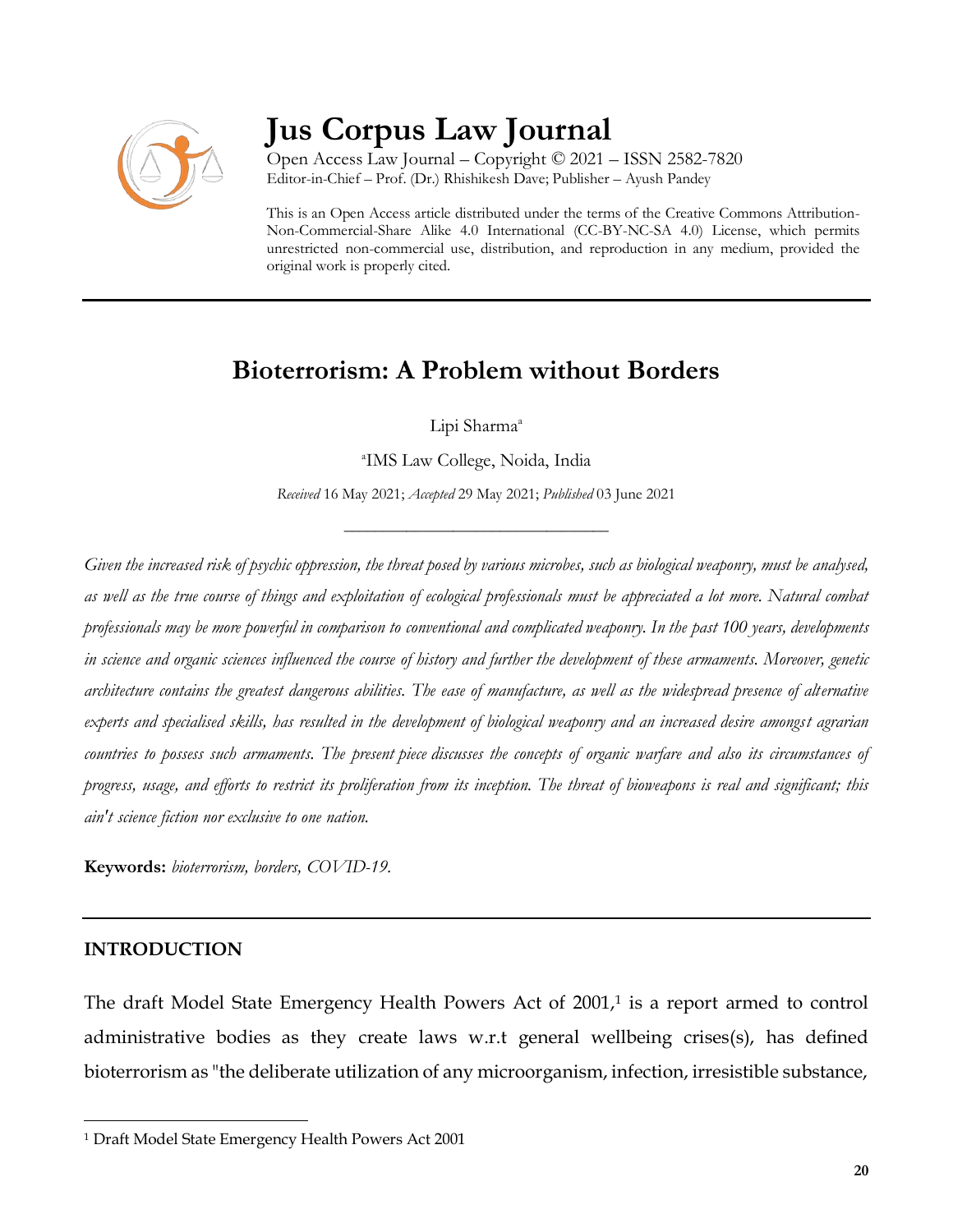or organic item that might be designed because of biotechnology, or any normally happening or bioengineered segment of any such microorganism, infection, irresistible substance, or natural item, to cause demise, sickness, or other organic breakdowns in a human, a creature, a plant, or another living organic entity to impact the lead of government or to scare or force a regular citizen populace." Biological fighting and bioterrorism are frequently used interchangeably, but even then bioterrorism, for the most part, points to the fact of the actions done a sub-public entity/being, as opposed to a country.<sup>2</sup>

#### **COVID 19 – AN OUTBREAK OF BIO-WEAPON?**

Notwithstanding COVID-19, the Coronavirus witnessed to the increase in wrong information and crazy ideas in regards to the image of the ordeal, supposedly govern a research facility like an original but traditionally used weapon.<sup>3</sup> Ample amount of proof has discredited such affirmations. Notwithstanding, what happens really says that everything from the beginning, regardless of whether common, incidental, or conscious, or be done by any authority passes social orders which are more ready to preserve, relieve or fight of the problems of these coronavirus type mega threats.

The introductions and the accompanying conversation tended to public and multilateral reactions to the COVID-19 emergency and likely ramifications for the arrangements of the BWC<sup>4</sup> in regards to global collaboration and help. To be sure, Article VII of the BWC states<sup>5</sup>: "Each State Party to this Convention attempts to give or support help, as per the United Nations Charter, to any Party to the Convention which so demands, if the Security Council concludes that such Party has been presented to threat because of infringement of the Convention." at the

 $\overline{a}$ 

[<https://www.ncbi.nlm.nih.gov/pmc/articles/PMC4921253/>](https://www.ncbi.nlm.nih.gov/pmc/articles/PMC4921253/) accessed 07 May 2021

<sup>2</sup> S Das & VK Kataria, 'Bioterrorism: A Public Health Perspective' (*NCBI*, 21 July 2011)

<sup>3</sup> Niranjan Sahoo, 'How fake news is complicating India's war against COVID-19 (*Observer Research Foundation*, 13 May 2020) [<https://www.orfonline.org/expert-speak/how-fake-news-complicating-india-war-against-covid19-](https://www.orfonline.org/expert-speak/how-fake-news-complicating-india-war-against-covid19-66052/) [66052/>](https://www.orfonline.org/expert-speak/how-fake-news-complicating-india-war-against-covid19-66052/) accessed 07 May 2021

<sup>4</sup> United Nations, 'Convention on Prohibitions or Restrictions on the Use of Certain Conventional Weapons Which May be Deemed to be Excessively Injurious or to Have Indiscriminate Effects (and Protocols) (As Amended on 21 December 2001) 10 October 1980, 1342 UNTS 137

<sup>5</sup> United Nations, 'Convention on Prohibitions or Restrictions on the Use of Certain Conventional Weapons Which May be Deemed to be Excessively Injurious or to Have Indiscriminate Effects (and Protocols) (As Amended on 21 December 2001) 10 October 1980, 1342 UNTS 137, art VII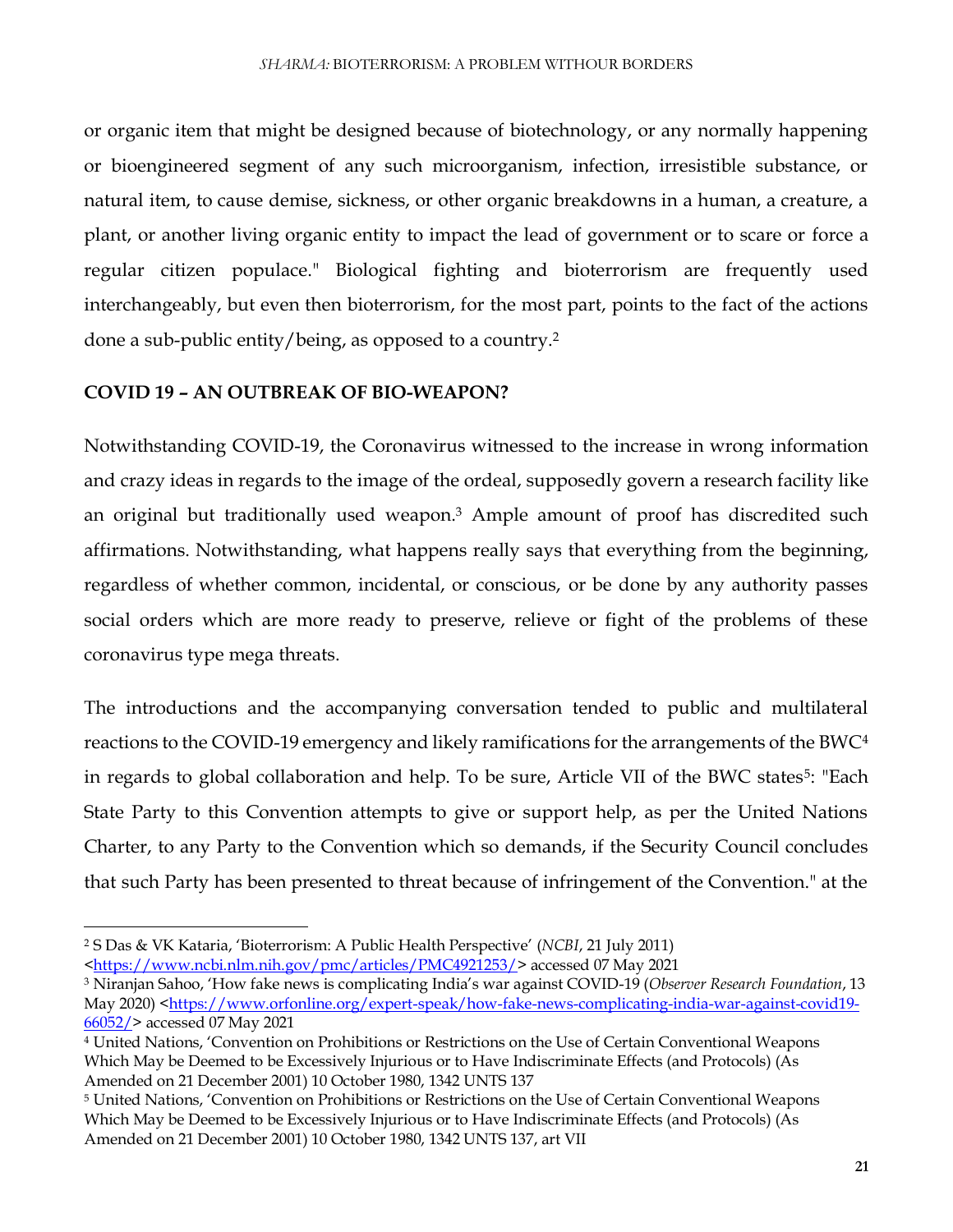end of the day, there is a legitimate commitment for all States Parties to help whatever other State Party that would experience the ill effects of an organic assault. Luckily, this arrangement has never must be applied since section into the power of the Convention $^6$  in 1975 in light of the fact that there was no proof or claim of any organic weapon use. Be that as it may, the way toward looking for help, including crisis help forthcoming a choice of the UN Security Council, has been the object of conversations and table-top activities, and exercises learned in this setting may offer an important materialness if there should arise an occurrence of a characteristic or unintentional flare-up.

This deficiency was unmistakably uncovered by the current pandemic. One finish of the discussions over the requirement for improved readiness is that when social orders appreciate widespread medical services, exceptional clinics, effectively available testing, and insurance gear, opportune immunization, and therapy, all-around executed separation measures, just as enough implemented laws and guidelines (needed by UN Security Council goal 1540 of 2004<sup>7</sup> ), any purposeful utilization of microbes would turn out to be less appealing to culprits since it would have less effect. Another angle raised was the subsidizing of such readiness: up to this point, the private area liked to put resources into the exploration of medications for nontransferable sicknesses, considered more productive, leaving it to the public area to finance examination, therapy, and antibodies for irresistible illnesses. Additionally, the gigantic inconsistency between medical care financing and the creation, acquirement, and exchange of weapons was referenced as an issue that has been made exceptionally noticeable by the pandemic, and one that should be tended to. Undoubtedly, short of what one day of worldwide military burning through (\$1.9 trillion) could support WHO's whole spending plan.<sup>8</sup>

### **BIOTERRORISM - PSYCHOLOGICAL IMPACT ON HEALTH**

 $\overline{a}$ 

<sup>6</sup> *United Nations* (n 4)

<sup>7</sup> 'UN Security Council goal 1540 of 2004' (*UN Office for Disarmament Affairs*) [<https://www.un.org/disarmament/wmd/sc1540/#:~:text=In%20resolution%201540%20\(2004\)%2C,delivery%2](https://www.un.org/disarmament/wmd/sc1540/#:~:text=In%20resolution%201540%20(2004)%2C,delivery%2C%20in%20particular%20for%20terrorist) [C%20in%20particular%20for%20terrorist>](https://www.un.org/disarmament/wmd/sc1540/#:~:text=In%20resolution%201540%20(2004)%2C,delivery%2C%20in%20particular%20for%20terrorist) accessed 07 May 2021

<sup>8</sup> Scott Lincicome, 'We're Paying \$1.9 Trillion for What?' (*CATO Institute*, 17 February 2021)

[<sup>&</sup>lt;https://www.cato.org/commentary/were-paying-19-trillion-what>](https://www.cato.org/commentary/were-paying-19-trillion-what)accessed 07 May 2021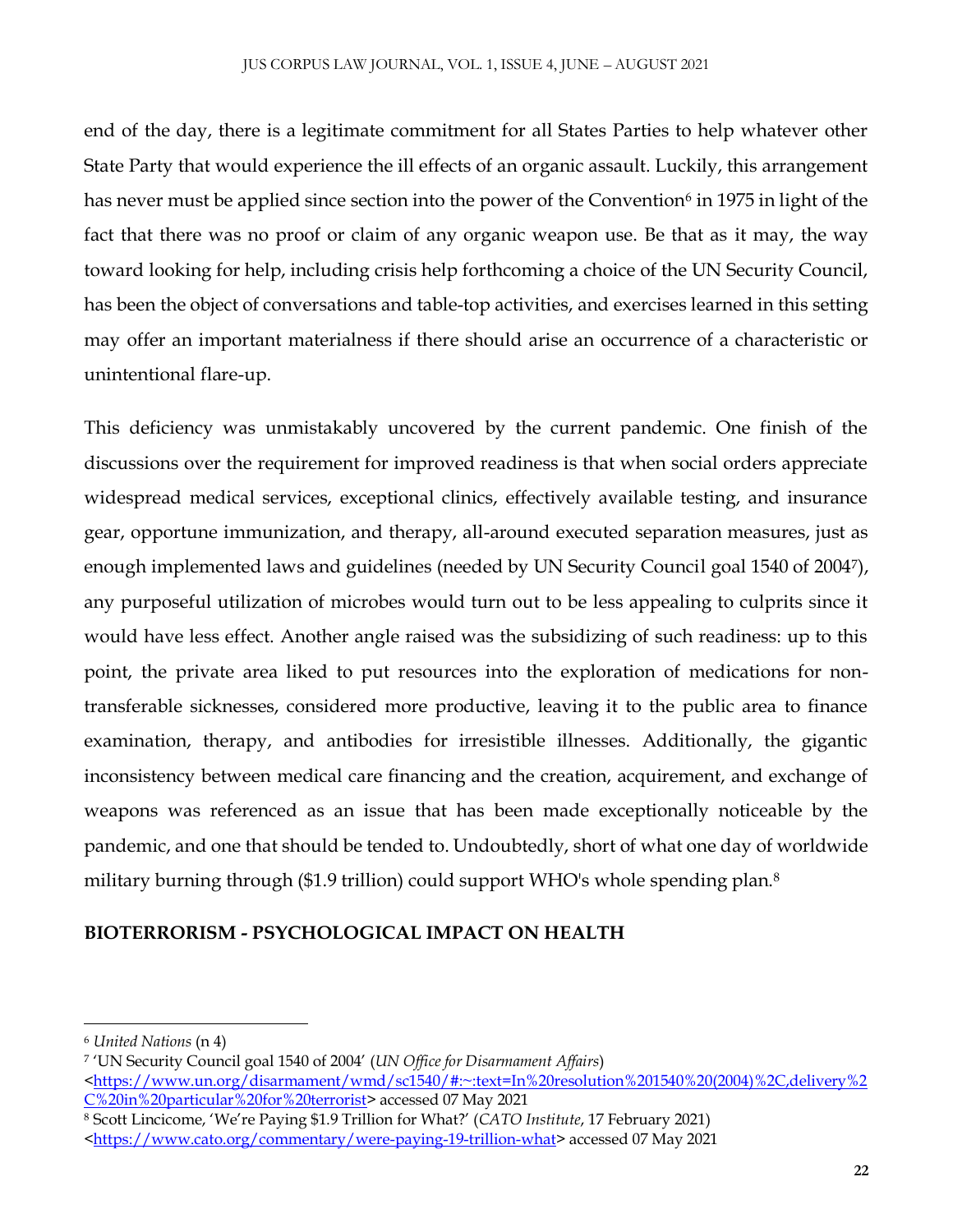In spite of some new enhancements in general wellbeing readiness in numerous networks, endeavours to join psychological wellness plans and administrations into bioterrorism reaction arranging a stay in their earliest stages. A new report from the Institute of Medicine re comrepaired that "to address the anticipation, medical services, and advancement needs identified with mental outcomes of illegal intimidation, this territory should be incorporated into public, state, and nearby planning.<sup>9</sup> Bioterrorism occasions may deliver exceptional results contrasted with other man-made or common disasters. Fear-inciting dangers of defilement, the probability of secret arrival of noxious specialists, and the chance of infection may bring about huge quantities of antagonistic passionate/mental responses. These "mental setbacks" of a bioterrorism occasion will probably far dwarf the clinical losses; by the by, reaction organizers have been moderately delayed to join emotional wellness contemplations into psychological warfare reaction plans. Mental consequences can be classified as distress reactions (e.g., sleep deprivation, dread, feeling of weakness), conduct changes (e.g.: carrying on, social withdrawal, expanded utilization of nicotine, liquor, or other drugs), psychosomatic side effects and flareups of therapeutically unexplained symptoms, psychiatric/mental indications (e.g., trouble, peevishness, separation), and mental diseases like misery and post-traumatic stress disorder. The insurance and advancement of psychological well-being locally is a basic part of preoccasion anticipating bioterrorism occasions. Emotional well-being components ought to be remembered for all catastrophe reaction designs, and ought to be respected with equivalent weight and instantaneousness as different components of the plans. These emotional well-being capacities ought to include:

Assessing and offering proper types of assistance;

 $\overline{\phantom{a}}$ 

- Preparing content for and educating on the cycle with respect to hazard correspondence;
- Creatively utilizing resources having a place with the public trust (like emotional wellness offices);

<sup>9</sup> 'Promoting Mental Health: Concepts, Emerging Evidence, Practice' (*World Health Organization*)

[<sup>&</sup>lt;https://www.who.int/mental\\_health/evidence/MH\\_Promotion\\_Book.pdf>](https://www.who.int/mental_health/evidence/MH_Promotion_Book.pdf) accessed 08 May 2021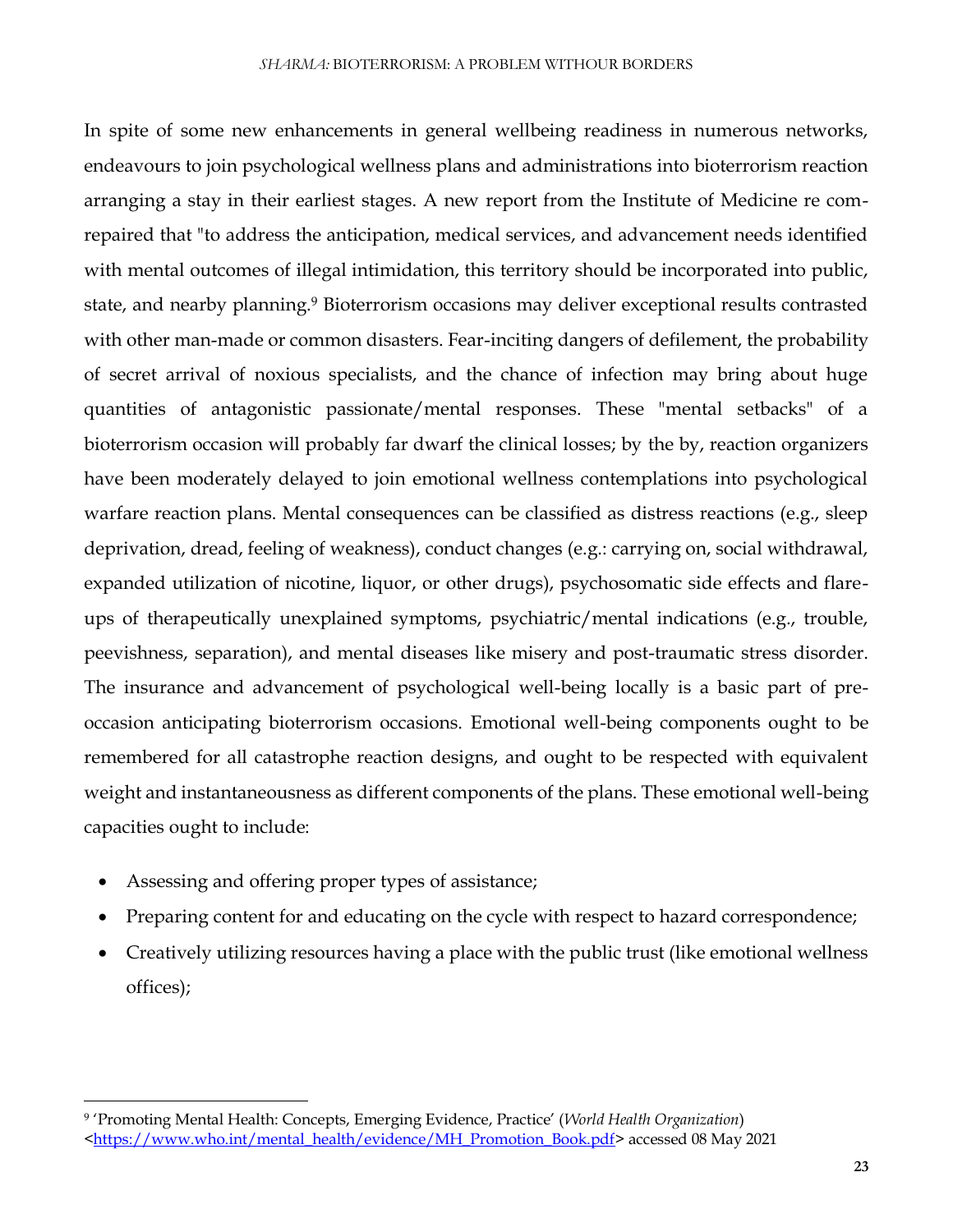- Consulting with local area psychological wellness pioneers on the brain research of pandemics, overseeing apprehension and vulnerability, and overseeing responder and authority trouble;
- Training neighbourhood local area thought pioneers in bunch adapting strategies; and growing socially equipped mediations for regularly neglected, defenceless population like youngsters, destitute people, and people who don't communicate in English. While the fuse of emotional well-being into neighbourhood bioterrorism reaction arranging is of most extreme significance, there are a few boundaries to such arranging that ought to be perceived. These include:
- Separation of general wellbeing offices and public emotional well-being organizations at the nearby level;
- The conventional job of public-area local area emotional wellness offices to furnish care for people with serious and persevering psychological sicknesses, joined with minimal functional involvement with local area-level public intercessions that advance emotional wellness and prevent mental problems;
- Limited joint effort between nearby general wellbeing organizations and the American Red Cross; and
- The mind-boggling issue and differing feelings about permitting and credentialing of psychological well-being volunteers

# **IMPROVING GLOBAL GOVERNANCE OF BIOSAFETY AND BIOSECURITY: A MATTER OF URGENCY**

More strong worldwide administration of biosafety and biosecurity is long past due. Such an administration ought to incorporate these three key regions:

- A more viable prohibition on hostile BW programs,
- Significantly better avoidance and groundwork for bioterrorism, and
- More straightforward and routine observation of organic examination labs (especially P4 and P3 labs) in which researchers explore the most hazardous microbes like the Ebola infection and the COVID.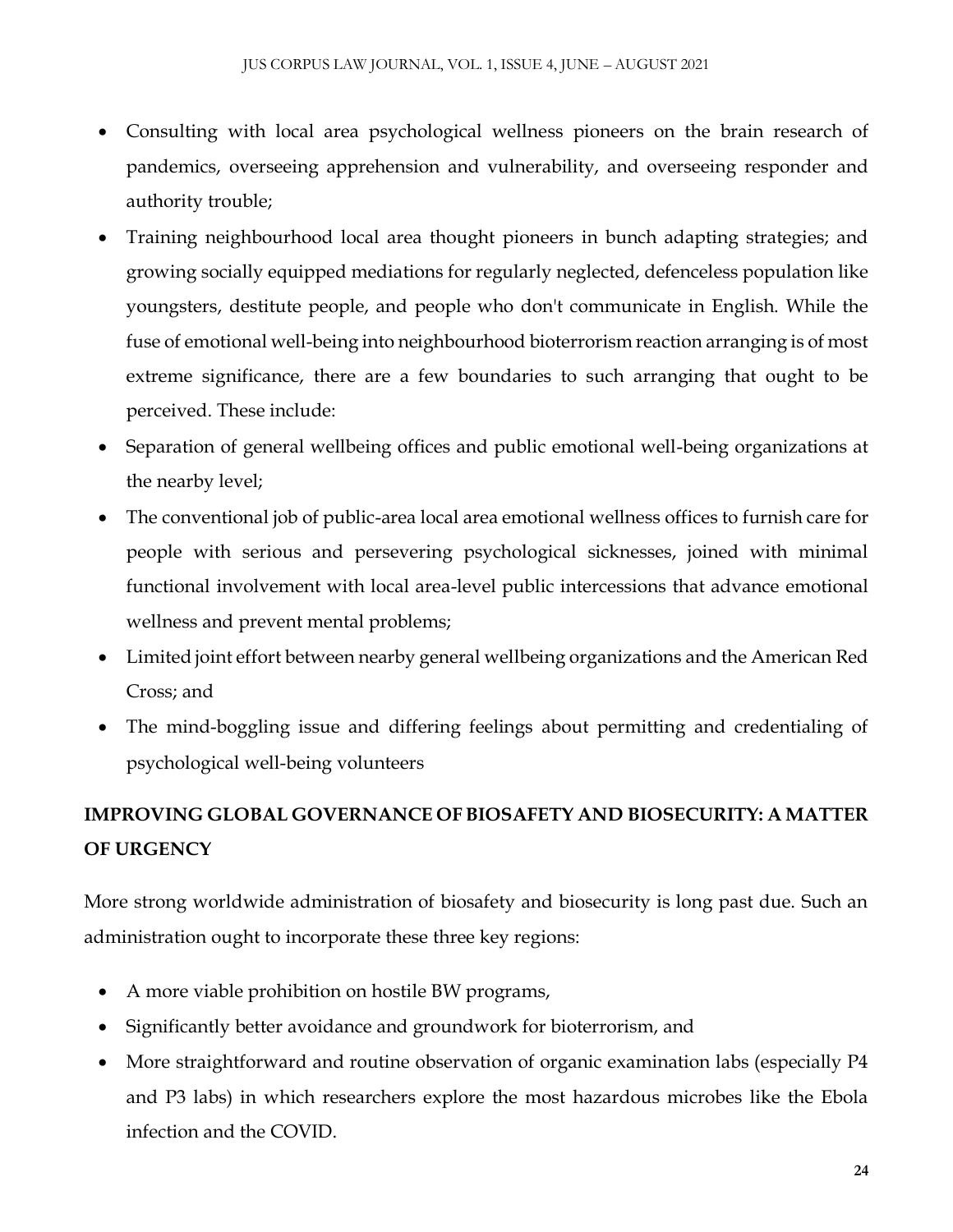Organic weapons are "shockingly portrayed by low permeability, high power, considerable openness, and moderately simple conveyance". This can settle on them enticing decisions for states as well as psychological oppressor gatherings or even individual fear mongers. In any case, neither the global-local area nor any individual nation is decidedly ready for bioterrorism.

Pollutions and shockingly restricted extension scenes related to the break of microorganisms have adequately occurred in various labs as well. In China, for instance, after the SARS pestilence in 2003, there was a limited-scale episode in Anhui Province in 2004.<sup>10</sup> A joint examination by the MoH & the WHO connected it to issues of biosafety on the board in a lab where the SARS infection was being explored.<sup>11</sup> Many different mishaps identified with other natural labs have occurred in different spots in China in the previous many years. While extraordinary advancement in guidelines and the board of biosafety has been made in China as of late, so far no proof from the free examination is accessible to guarantee the world that SARS-Cov-2 was completely separated to the moderately new PSL-4 lab in Wuhan.<sup>12</sup>

It is, in this manner, totally fundamental and earnest that the worldwide local area makes facilitated moves to forestall such threats. Anyway, there's not any worldwide association, in the UN framework or somewhere else, accused of administering these safeties and securities at the worldwide stage. 13

Lamentably, "Cold War II" is drawing nearer, one among China and the US, with willing and constrained partners on each side.<sup>14</sup> Patriot patterns and different improvements in worldwide

<sup>11</sup> 'WHO post-outbreak biosafety guidelines for handling of SARS-CoV specimens and cultures' (*World Health Organization*, 18 December 2003) [<https://www.who.int/health-topics/severe-acute-respiratory](https://www.who.int/health-topics/severe-acute-respiratory-syndrome/technical-guidance/biosafety/who-post-outbreak-biosafety-guidelines-for-handling-of-sars-cov-specimens-and-cultures)[syndrome/technical-guidance/biosafety/who-post-outbreak-biosafety-guidelines-for-handling-of-sars-cov](https://www.who.int/health-topics/severe-acute-respiratory-syndrome/technical-guidance/biosafety/who-post-outbreak-biosafety-guidelines-for-handling-of-sars-cov-specimens-and-cultures)[specimens-and-cultures>](https://www.who.int/health-topics/severe-acute-respiratory-syndrome/technical-guidance/biosafety/who-post-outbreak-biosafety-guidelines-for-handling-of-sars-cov-specimens-and-cultures) accessed 09 May 2021

 $\overline{a}$ 

<sup>10</sup> Zixue Tai & Tao Sun, 'The rumouring of SARS during the 2003 epidemic in China' (*Wiley Online Library*, 18 May 2011) [<https://onlinelibrary.wiley.com/doi/10.1111/j.1467-9566.2011.01329.x>](https://onlinelibrary.wiley.com/doi/10.1111/j.1467-9566.2011.01329.x) accessed 08 May 2021

<sup>12</sup> Vasudevan Mukunth, 'Not Helping: WHO Is Confused About Whether SARS-CoV-2 'Leaked From a Lab' (*The Wire*, 14 February 2021) [<https://thewire.in/the-sciences/not-helping-who-is-confused-about-whether-sars-cov-](https://thewire.in/the-sciences/not-helping-who-is-confused-about-whether-sars-cov-2-leaked-from-a-lab)[2-leaked-from-a-lab>](https://thewire.in/the-sciences/not-helping-who-is-confused-about-whether-sars-cov-2-leaked-from-a-lab) accessed 09 May 2021

<sup>13</sup> Lela Bakanidze and others, 'Biosafety and biosecurity as essential pillars of international health security and cross-cutting elements of biological nonproliferation' (*BMC Public Health*, 3 December 2010)

[<sup>&</sup>lt;https://bmcpublichealth.biomedcentral.com/articles/10.1186/1471-2458-10-S1-S12>](https://bmcpublichealth.biomedcentral.com/articles/10.1186/1471-2458-10-S1-S12) accessed 10 May 2021 <sup>14</sup> Avery Goldstein, 'US–China Rivalry in the twenty-first century: Déjà vu and Cold War II' (*Springer Link*, 2 June 2020) [<https://link.springer.com/article/10.1007/s42533-020-00036-w>](https://link.springer.com/article/10.1007/s42533-020-00036-w) accessed 10 May 2021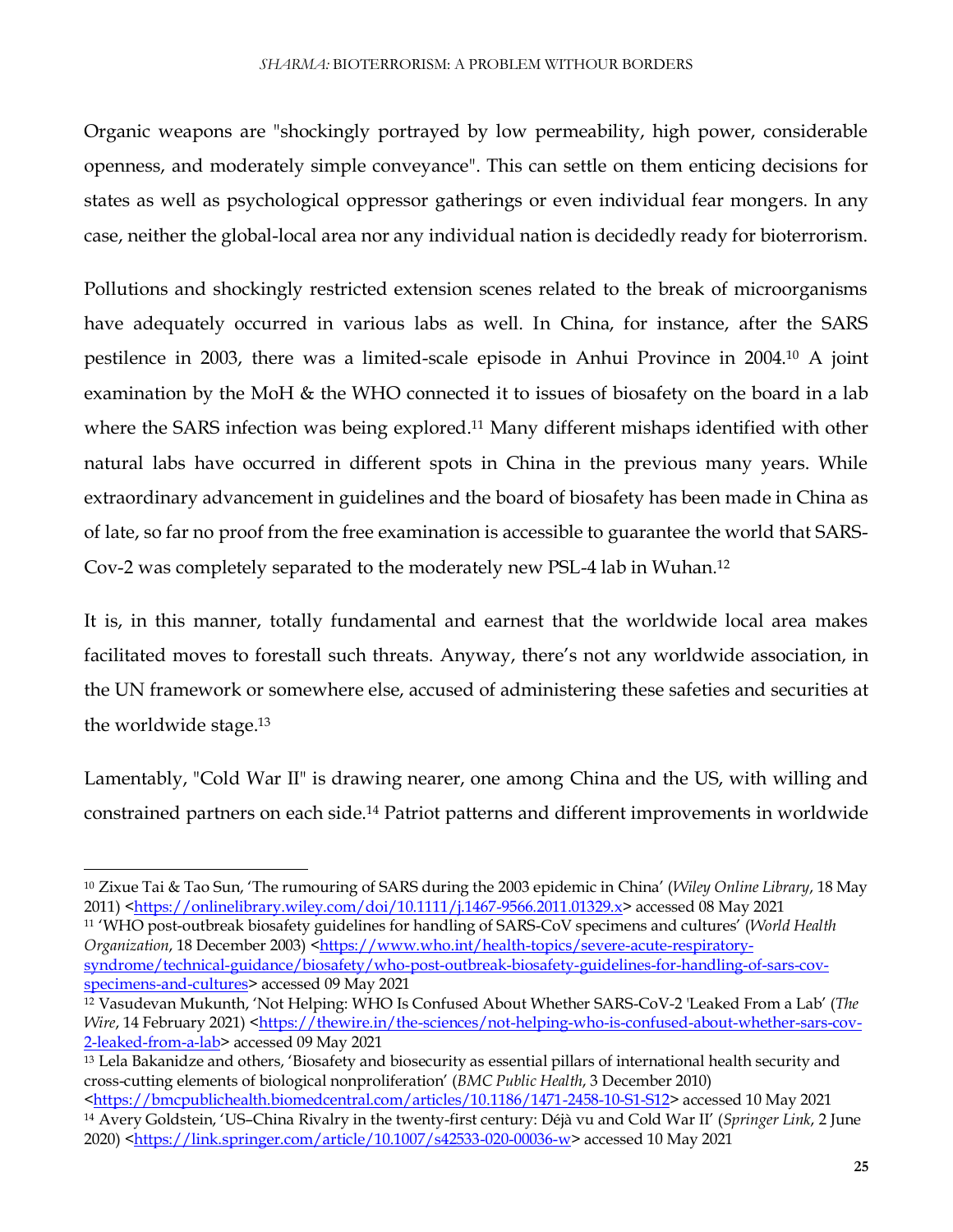legislative issues undermine worldwide participation in the worldwide administration of biosafety. By the by, unexpectedly, it is correctly a result of these negative political and philosophical powers that a higher type of worldwide administration of biosafety and biosecurity is a pressing objective.

## **CONCEPT OF CHANGING THE ETHICAL FRAMEWORK FROM INDIVIDUAL TO COMMON INTERESTS OF HUMANITY**

Improving worldwide precautions over these kinds of securities and safeties requires unique moral dreams. These newer constructions should strike past the general philosophies which include patriotism and the things we do at the moment overwhelmed by mystery, doubt, and hatred. Here, a moral system is proposed, a structure that underlines the triple moral upsides of straightforwardness, trust, and dependability, and the benefit of all of humankind.

The mystery is a remarkable and basic component throughout the entire existence of statesupported BW programs since the mid-20th century.<sup>15</sup> In any case, as generally perceived, straightforwardness and receptiveness are fundamental for general wellbeing and any moral worldwide administration. The moral supports for straightforwardness incorporate not exclusively individuals' privileges to know reality yet additionally the social utility it advances. Moreover, straightforwardness supports and supports trust. Straightforwardness and receptiveness may seem to cause doubt, particularly when they sell out of trust are revealed. In any case, despite the fact that mystery may bring about a sort of bogus trust briefly, it can truly subvert or obliterate trust over the long haul.

While being a peripheral theme in worldwide bioethics, trust comprises a fundamental however amazingly delicate useful for relational connections, public activity, and worldwide administration. The prevalence of paranoid notions on the beginnings of COVID-19 shows how

 $\overline{\phantom{a}}$ 

<sup>15</sup> Jing-Bao Nie, 'In the Shadow of Biological Warfare: Conspiracy Theories on the Origins of COVID-19 and Enhancing Global Governance of Biosafety as a Matter of Urgency' (*Springer Link*, 25 August 2020) [<https://link.springer.com/article/10.1007/s11673-020-10025-8>](https://link.springer.com/article/10.1007/s11673-020-10025-8) accessed 10 May 2021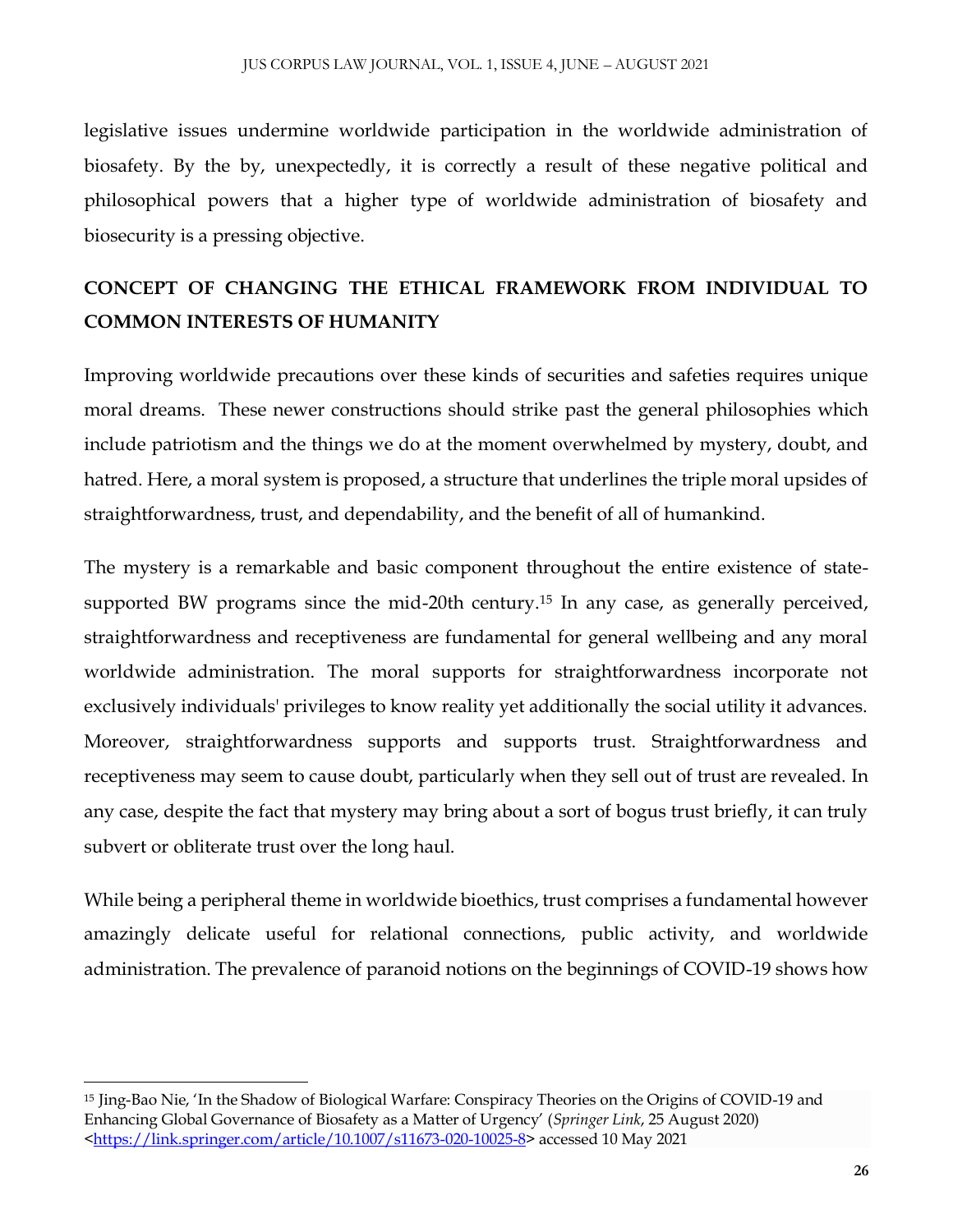gravely deficient with regards to trust has been in the transnational settings today.<sup>16</sup> In the interim, very much organized worldwide reactions to COVID-19 or the genuine absence of them shows how crucial trust is for containing the pandemic, surely, for any worldwide general wellbeing exertion.<sup>17</sup> A more significant level of worldwide administration of biosafety should be based upon trust and should expect to advance common trust as well. Moreover, trust can never be constrained, yet must be won. The genuine inquiry is along these lines less trust in essence, yet how to accomplish dependability.

In 1902, William Osler, perhaps the best doctor of present-day times, conveyed a location on "Haughtiness in Medicine" to the C M A.<sup>18</sup> Haughtiness, and patriotism establishes a horrendous sinister act by a person, "the incredible revile of humankind." He deplored that people, doctors notwithstanding, have subjected themselves to the country, "failing to remember the higher cases of human fellowship."<sup>19</sup> Yet, he was hopeful that, because of "the liberal and cordial connection between various countries," "the most noticeably terrible parts of patriotism in medication are vanishing."<sup>20</sup> Having seen gigantic viciousness endorsed and upheld in the previous decades, we couldn't possibly ever be just about as idealistic as him.

Sometime ago, customary Chinese clinical morals have supported the guideline of yinai renshu (medication as the speciality of mankind).<sup>21</sup> It offers a counter-proposal to the praise of patriotism in medication in the cutting edge world. It is established upon the major Confucian Universalist ideal of ren (altruism, all-inclusive love, mankind) just as the Confucian good supposition "surprisingly under paradise" as siblings and sisters, an antiquated Eastern

<sup>17</sup> Deblina Roy and Others, 'Study of knowledge, attitude, anxiety & perceived mental healthcare need in Indian population during COVID-19 pandemic' (*NCBI*, 8 April 2020)

[<https://www.ncbi.nlm.nih.gov/pmc/articles/PMC7139237/>](https://www.ncbi.nlm.nih.gov/pmc/articles/PMC7139237/)accessed 11 May 2021 <sup>18</sup> William Osler, 'A selection for Medical Students' (*AMS*) [<http://www.ams-inc.on.ca/wp](http://www.ams-inc.on.ca/wp-content/uploads/2018/08/Sir-William-Osler-English.pdf)[content/uploads/2018/08/Sir-William-Osler-English.pdf>](http://www.ams-inc.on.ca/wp-content/uploads/2018/08/Sir-William-Osler-English.pdf) accessed 12 May 2021

 $\overline{a}$ 

<sup>16</sup> Nick Wadhams, 'Pandemic shatters world order, sows anger and mistrust' (*Economic Times*, 18 May 2020) [<https://economictimes.indiatimes.com/news/international/world-news/pandemic-shatters-world-order](https://economictimes.indiatimes.com/news/international/world-news/pandemic-shatters-world-order-sowing-anger-and-mistrust/articleshow/75793805.cms?from=mdr)[sowing-anger-and-mistrust/articleshow/75793805.cms?from=mdr>](https://economictimes.indiatimes.com/news/international/world-news/pandemic-shatters-world-order-sowing-anger-and-mistrust/articleshow/75793805.cms?from=mdr) accessed 11 May 2021

<sup>19</sup> *Ibid*

<sup>20</sup> *Ibid*

<sup>21</sup> Anwen Zheng, 'Ren (仁 ), the benevolent thought of traditional Chinese medicine' (*Chinese Medicine and Culture*, 24 September 2019) [<https://www.cmaconweb.org/article.asp?issn=2589-](https://www.cmaconweb.org/article.asp?issn=2589-9627;year=2019;volume=2;issue=3;spage=137;epage=140;aulast=Zheng)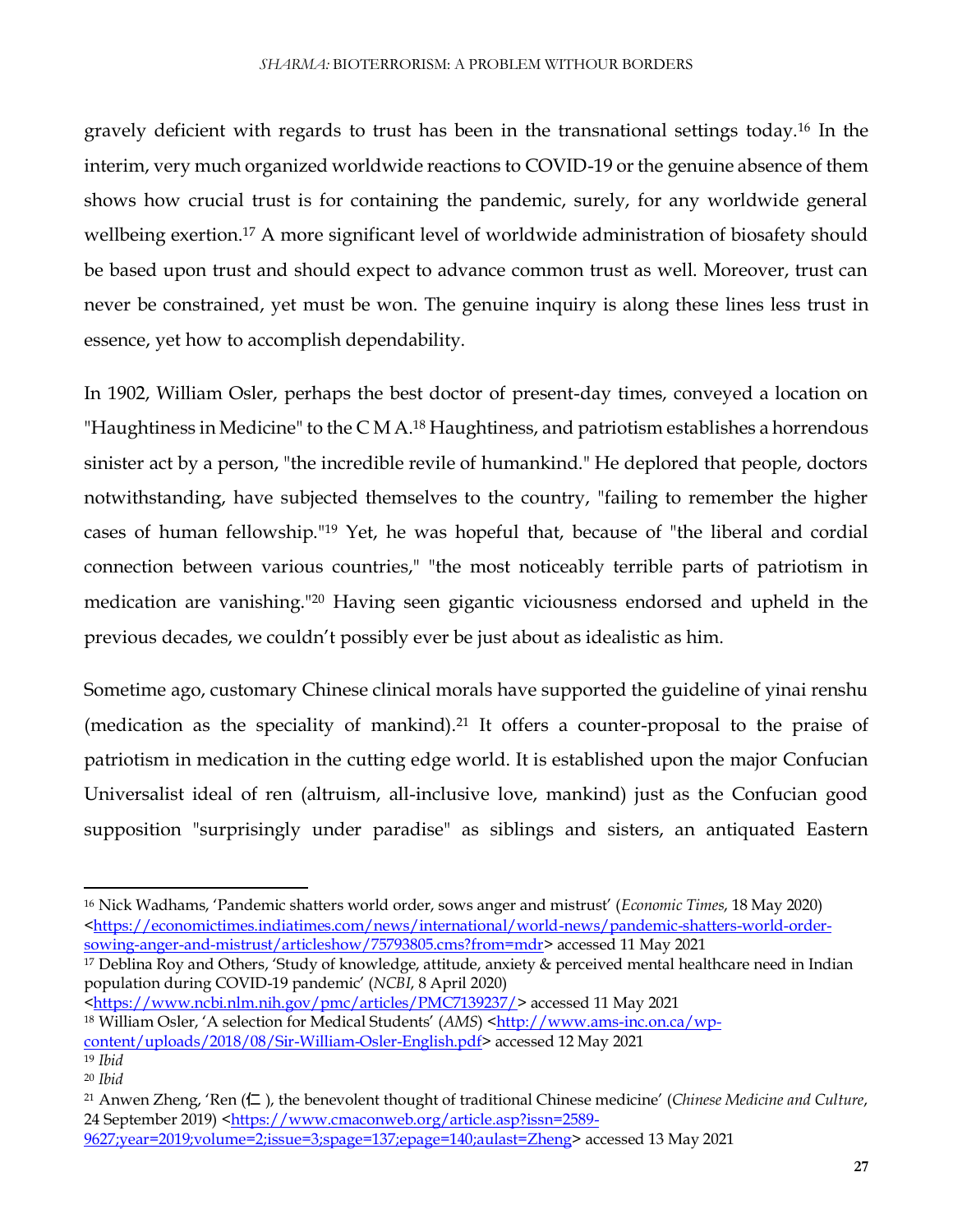rendition of internationalism. The old Chinese assignment of medication as a method for the incomparable Tao (Way) and as the craft of humankind characterizes the essential objective of medication and science not as praising a specific country state however serving the regular government assistance of mankind. In the time of COVID-19, restoring a particularly age-old Chinese moral vision can be fundamental for the reason for improving the worldwide oversight of biosafety and biosecurity.

### **CONCLUSION**

Creative, versatile conduct is the standard as opposed to the exemption in networks plagued by innovative and catastrophic events just as scourges. As getting ready for reactions to demonstrations of bioterrorism advances, it is imperative to foster methodologies that enroll the general population as fundamental and skilled accomplices. The new fear-based oppressor assaults in New York and Washington, D.C., cause to notice the significant part of nonprofessional people and gatherings in the quick and long haul reaction to catastrophes with mass losses that can't be contained inside an edge of yellow tape. Including the public will need, to some extent, a raising of the overall population's familiarity with their jobs and duties after a natural assault.

As the result of the COVID-19 assaults, expansions in the acquisition of oxygen chambers and veils were immediately seen. What was portrayed as "alarm purchasing" in certain reports may have been a sensible endeavor to obtain security even with unmistakable, demonstrated weakness to illegal intimidation? Additionally, what appears to some as frenzy might be proof of the public's creativity when counsel from experts is confounding or non-existent. Worries about furnishing kids with gas covers that fit and with the right portions of anti-toxins likewise propose that the general population isn't inclined to freeze however have a profound situated need to look for assurance for the weakest citizenry.

Expanded watchfulness in regards to individual security has brought about a huge weight on proficient responders. The medical services framework has likewise handled an expanding number of requests for demonstrative tests by people who dread they may have been presented